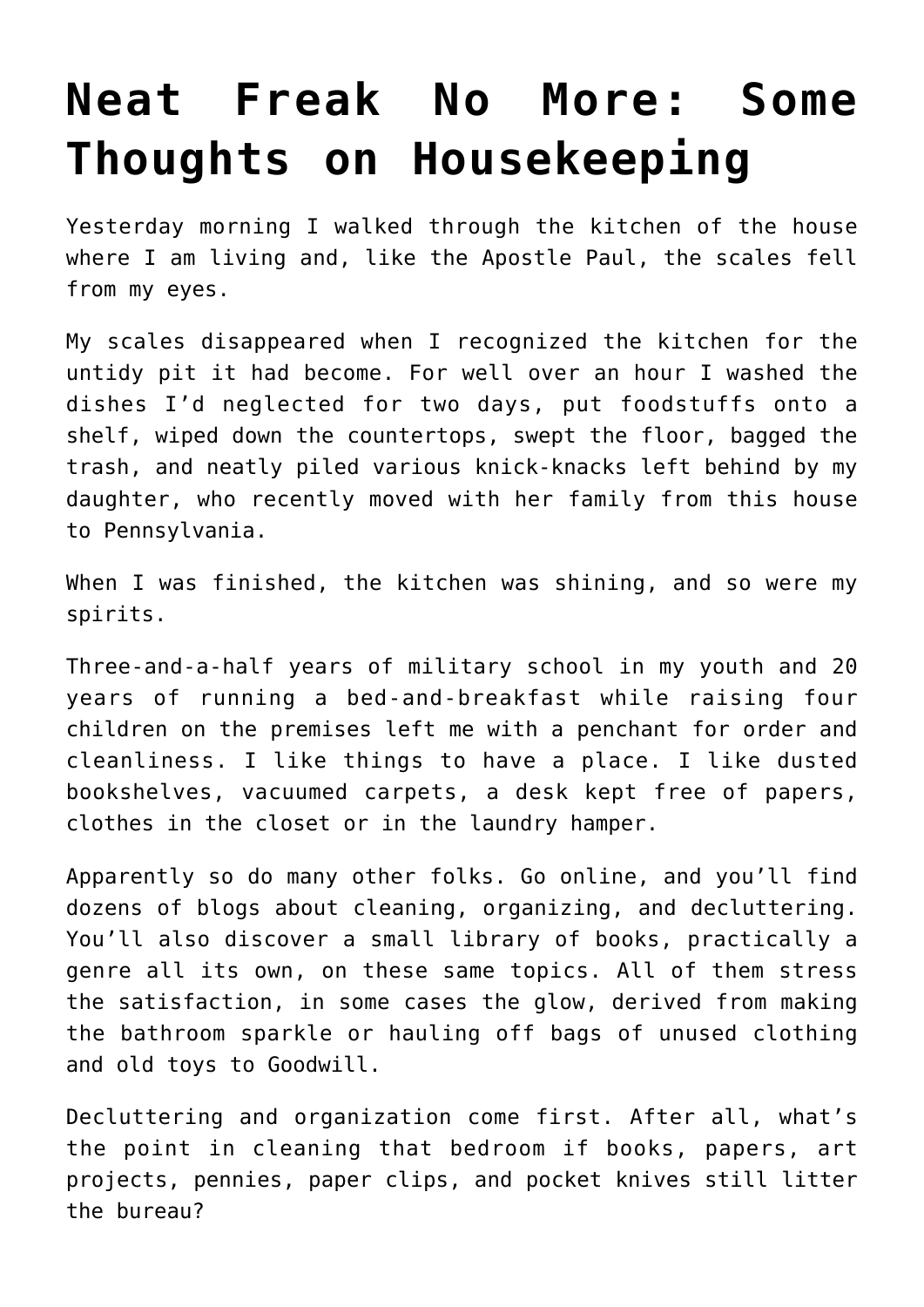That Americans do tend to collect far more possessions than they need was previously addressed here at Intellectual Takeout in Daniel Lattier's "[15 Stats That Show Americans Are](https://www.intellectualtakeout.org/blog/15-stats-show-americans-are-drowning-stuff) [Drowning In Stuff](https://www.intellectualtakeout.org/blog/15-stats-show-americans-are-drowning-stuff)." In *[Outer Order, Inner Calm: Declutter &](https://www.amazon.com/Outer-Order-Inner-Calm-Declutter/dp/1984822802) [Organize to Make More Room for Happiness](https://www.amazon.com/Outer-Order-Inner-Calm-Declutter/dp/1984822802)*, Gretchen Rubin offers scores of tips on getting rid of household items we don't use and then organizing what remains. By ridding ourselves of such items, she believes we can bring tranquility and beauty into our lives.

Ideally we give away or trash what we don't use: that shirt we last wore in 1999, those ten-year-old receipts, that secondhand encyclopedia set we bought on a whim – decades out of date and a dust-gatherer extraordinaire.

Next, the experts tell us, we organize what we have decided to keep: our books and papers; our tool benches and children's art supplies; and our closets.

Finally, we break out the Windex, furniture polish, cleaning rags, and paper towels. Few people I know look forward to housekeeping chores. As my youngest son at age fourteen once said, "What's the point? It's just going to get dirty again." I know a few adults who clearly agree with him, but many of us take pleasure in the satisfaction that follows a thorough cleaning, enjoying that polished mirror by the front door or basking in the perfume of Pine-Sol. (Not, I am sure, to everyone's taste.)

Of course, for some who work from home, cleaning brings dangerous temptations. We're supposed to make that cold call to a paper manufacturer in North Carolina, but find it less stressful to run the vacuum cleaner. Our boss has given us a batch of data to enter into the company computer, but we're quickly bored and decide instead to wash the windows in the den. We feel overwhelmed by some freelance assignments, and so leave our desk and dry vac the garage floor.